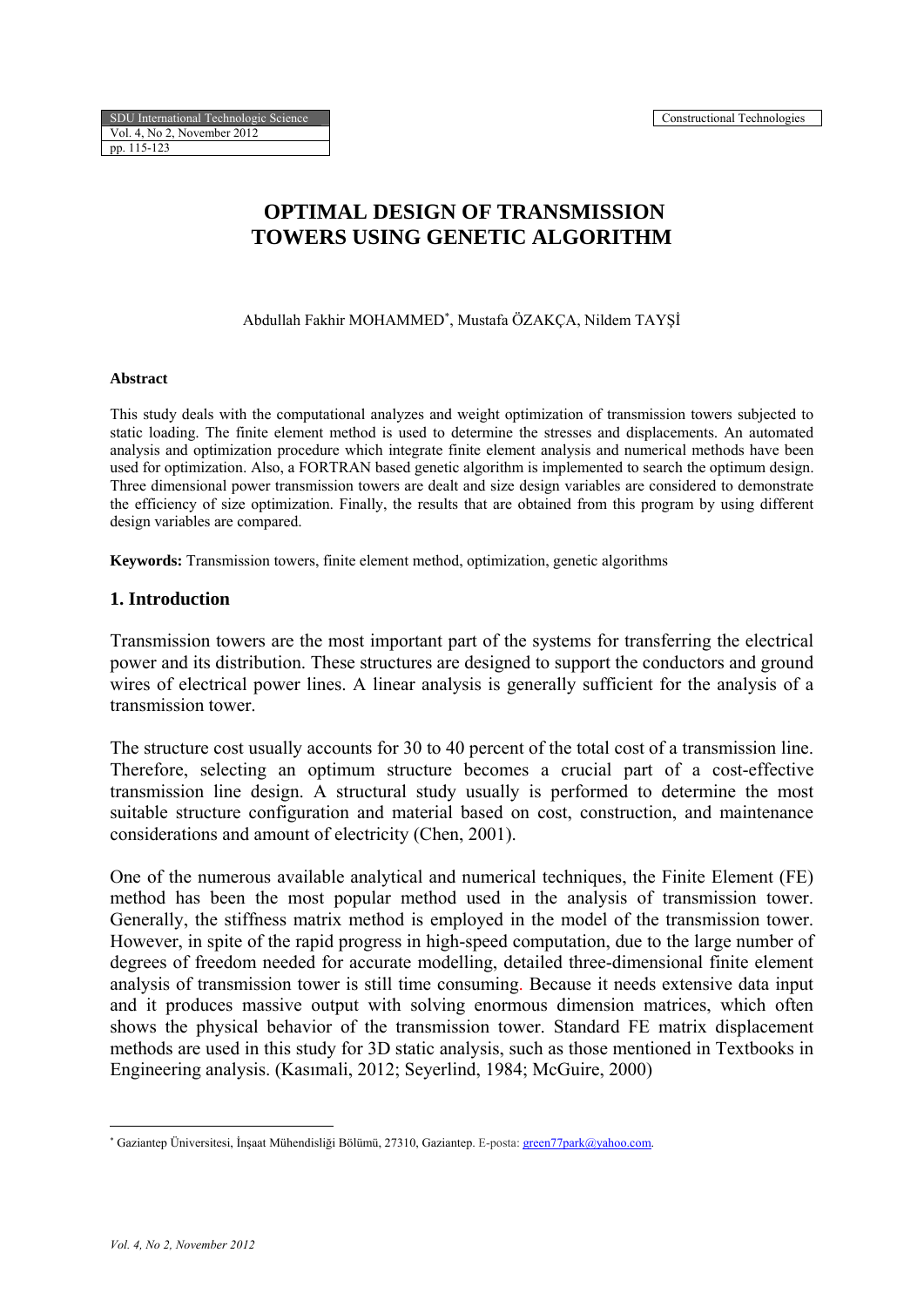Optimization is an automated design procedure in which the computers are utilized to obtain the best results. The numerical methods of structural optimization, with applications of computers automatically generate a near optimal design (converge to solve) in interactive manner. A program was modified and used to automate analysis and optimization of the structure written in FORTRAN language based FE analysis and Genetic Algorithm (GA) optimization technique (Tayşi, 2005).

#### **2. Transmission Towers**

Transmission towers are constructed to transport high voltage from the source to consumers. They reduce the number of locations from a maintenance point of view (longer span) to get proper ground clearance and to have strong support to be able to withstand wind load. The tower is a balanced structure with four legs covering the spans of 250 meters and above can be adopted for tower line.

As shown in Figure 1 transmission towers are consist of a pylon with crossarms connected by hanging insulator for supporting conductors and at the top earth wire with extra accessories like spacer and vibration dampers.



**Figure 1.** Transmission line tower

Generally transmission towers in line alignment classified to many standard types as mentioned below:

**Tangent suspension towers:** straight line and deviation angle up to about 2<sup>°</sup>. These towers are designed to withstand to the ice load, wind load and broken conductor loads. Hence 90 percent of the lines are of this type and the structural optimization tools become important to reduce the total weight of the structure under service condition.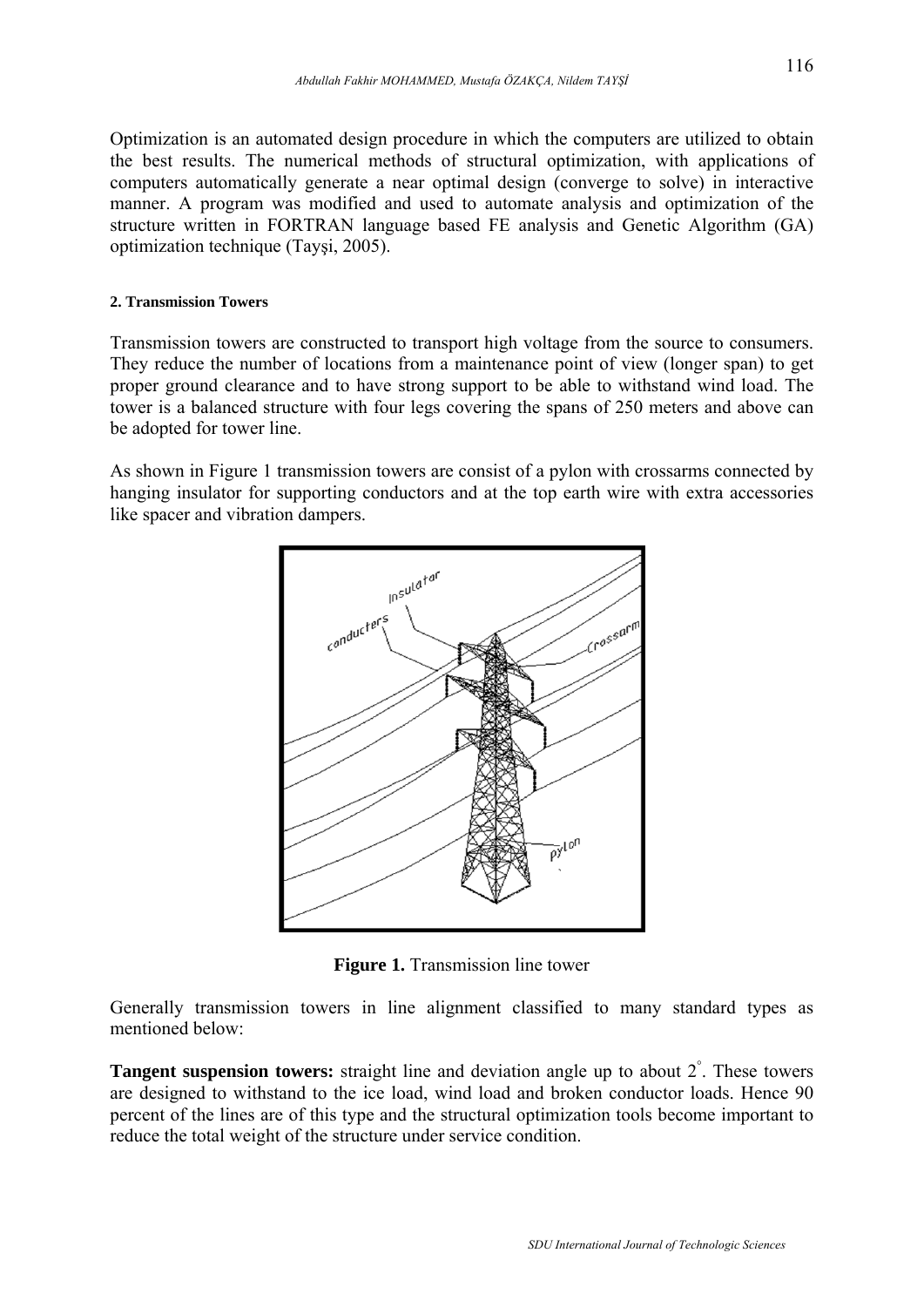**Angle towers (semi-anchor towers):** deviation angle greater than 2°. They must withstand the transverse load from the line tension and its components produced by this angle. Mainly for angle towers are classified into the types below (Grigsby, 2001);

- Light angle: from 2° to 15° angle of the line deviation.
- Medium angle: from 15° to 30° angle of the line deviation.
- Heavy angle and dead end: from 30° to 60° angle of the line deviation.

Transmission tower materials; Metals; galvanized steel and aluminum rods, bars and rolled shapes, fabricated plate and tubes. Concrete; spun with pre-tensioned or posttensioned reinforcing cable, statically cast, nontensioned reinforcing steel and single or multiple piece. And other types of wood as grown and glued laminated, plastics, composites and variation of all the above.

Depending on their style and material contents, structures vary considerably in how they respond to loads. Some are rigid or flexible. Those structures that can safely deflect under loads and absorb energy while doing so, provide an ameliorating influence on progressive damage after the failure of the first element (Grigsby, 2001).

### **3. Loadings and Loading Cases on Transmission Tower**

Transmission line design must consider loadings from many sources. These loads on a transmission line tower consist of three mutually perpendicular systems of loads acting vertically, normal and parallel to the direction of the line (Grigsby, 2001).

**Transverse load,** The loads were carried by the points of conductor and ground wire support with the direction perpendicular to the direction of the line as shown in Figure 2 including the wind load distributed over the transverse face of the structure of the tower.

**Longitudinal load,** This load acts in the direction parallel to the line on the tower structure and creates unequal conductor tension in the tower structure.

**Vertical load,** This type of load arises at the ends of the cross arms and on the peak point of ground wire downward and consist of the following vertical components:

- Weight of conductor itself and the weight of the ice if included in the covering weight span.
- Weight of insulators and accessories.
- Extra loads to be include for the weight of the man with maintenance tools.

Weight of the structure, The weight of the structure is unknown till the complete design of the structure is complete. First we put the initial weight of the structure by assuming reasonable cross section area and geometry of the tower and checking for design with the requirement of the codes and stress constraints.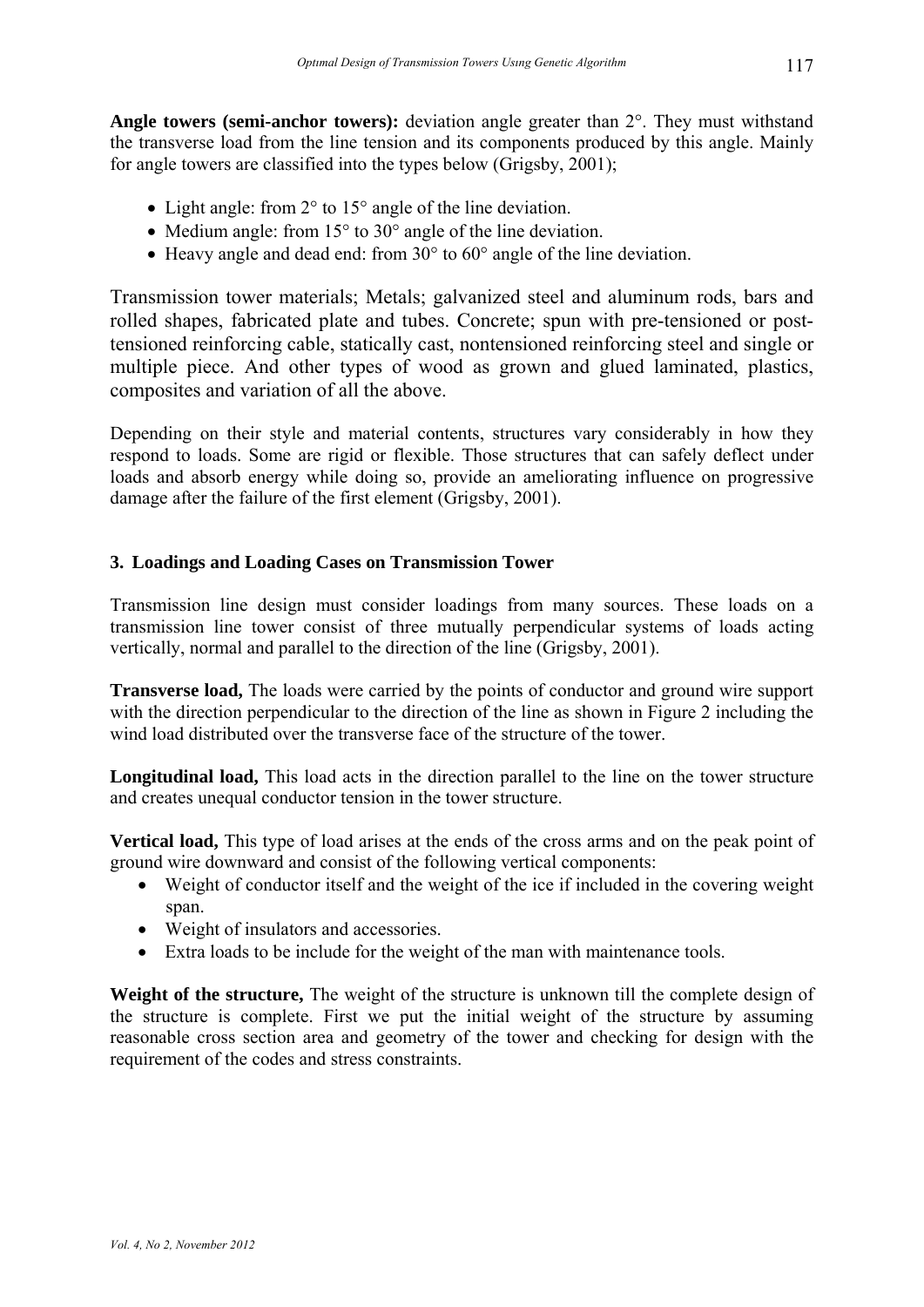

**Figure 2.** Direction of loading for transmission tower

## **4. Finite Element Matrix stiffness method**

FE matrix stiffness method is a recent effective method of analysis in the engineering structures. Its effective and common application is supplementary with the availability of modern computers and effective computer programs. FE permits carrying out detailed analysis of any sophisticated 2D and 3D engineering structures and takes into account different features of a structure and loading. The method demands a set of new ideas. They are finite element, global and local coordinate systems, possible displacements of the ends, stiffness matrix of separate element and structure in whole, etc.

This method uses the idea of the displacement method and covers its further developments. Arbitrary structure should be presented as a set of finite elements and three aspects of any problem such as, statically, geometrically and physically should be presented in matrix form. FE matrix stiffness method does not require constructing of the bending moment diagram caused by unit primary unknowns in the primary system. Instead it is necessary to prepare few initial matrices according to strong algorithms and perform matrix procedures by computer using the standard programs (Karnovsky and Lebed, 2010).

### **5. Structural optimization**

Structural optimization used in this study is one of search technique based on the GAs method have been used for many years with success in the design of structures and structural components. GAs, firstly examined by Holland at the University of Michigan as search procedures based on natural selection is the basic engine of Darwinian natural selection and survival of the fittest (Ghasemi et al., 1997)

The observations were made on the discrete optimal design because they note that almost all design variables in many of structural optimization problems were discrete in nature using the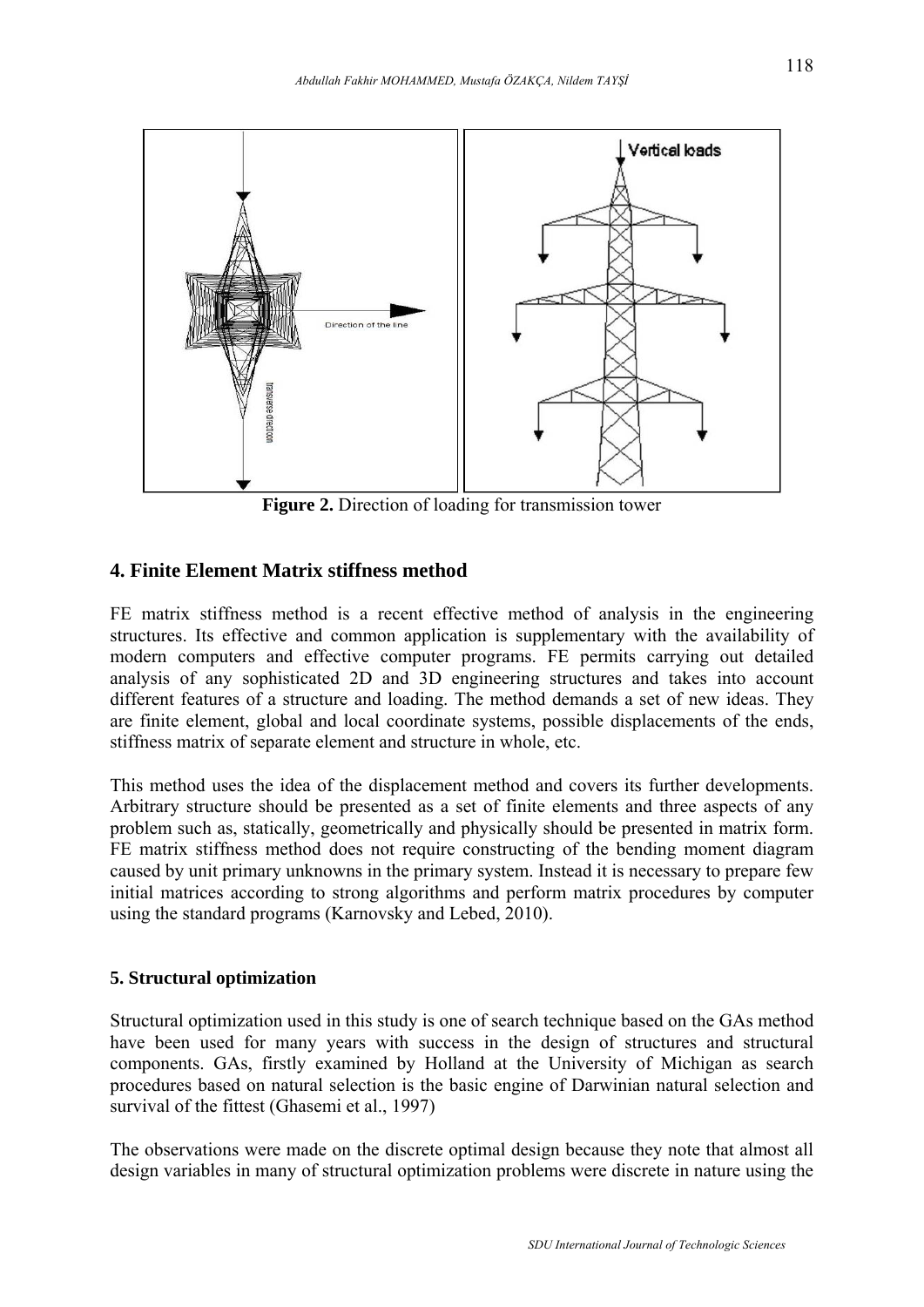proposed GAs. This feature makes GAs a perfect choice for optimization problem, when the optimum solution produced will be feasible from both a calculation and practical point of view. S. Rajeev et. el. (Rajeev, S. and Krishnamoorthy, 1992) found that the number of function evaluations is greater, hence the number of analysis. Though the gradient computations was absent, GAs is slower compared to traditional optimization algorithms. This pitfall is not a great problem today to be a limitation in the computing environment, particularly considering the presence of robust computers with relatively low cost.

### **5.1 Fundamentals of simple genetic algorithm**

The major elements of normal genetics are reproduction, crossover, and mutation they are utilized in the genetic search procedure. GAs varies from the traditional methods of optimization in the following points:

**1.** A population of points are used for starting the procedure instead of a single design point. Then a number of points are used as candidate results, GAs is fewer probable to catch confined in a local optimum.

**2.** The objective function value only is used by GAs. The mathematical forms are not used in the search procedure.

**3.** In GAs the design variables are characterized as strings of binary variables that relate to the chromosomes in normal genetics. Thus the search method is normally applicable for solving discrete and integer programming problems. For continuous design variables, the string length can be varied to get any preferred solution.

**4.** The objective function value relating to a design direction plays the role of fitness in normal genetics.

**5.** During every new generation, a new group of strings is created by using randomized parents choice and crossover from the old generation (old set of strings). Although randomized, GAs are not simply arbitrary search techniques. They efficiently explore the new arrangements with the available information to obtain a new generation with better fitness or objective function value (Rao, 2009).

### **6. Three dimensions (672) bars transmission tower example**

The three dimensional transmission tower truss shown in Figure 3 with 672 elements and 306 nodes which is the considered configuration in present study. The following material properties are used: elastic modulus  $E = 200 \times 10^9$  N/m<sup>2</sup>, material density,  $\rho$  = 7860 kg/m<sup>3</sup> and Poisson's ratio=0.3. Nodes at the bottom of tower are fully constrained. Tower is loaded due to earth wire and conductor loading as shown in the Figure 3. Nodes A, B, C and D are loaded with different loads magnitudes as seen in Table 1.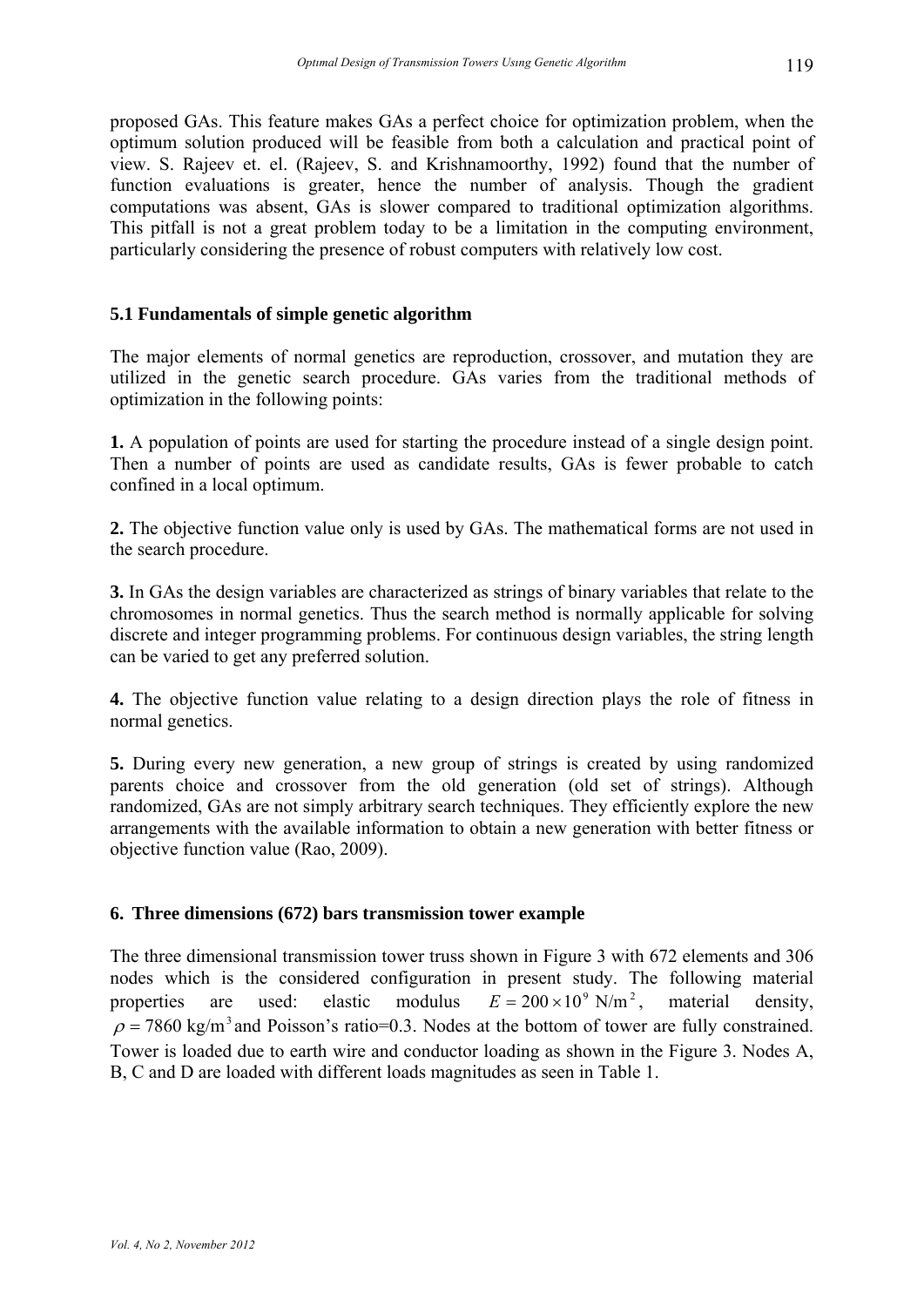

**Figure 3.** Transmission tower, dimensions (m) and applied loads (N)

**Table 1.** Loading of transmission tower

| Node number | Load(N)<br>(Z-direction) |  |
|-------------|--------------------------|--|
| B, C, D     | $-3850$                  |  |
|             | $-1900$                  |  |

Deflections at specific points shown in Figure 3 are given in Table 2 and compared with SAP 2000 results. As can be observed in Table 2 results of FORTRAN code are in good agreement with SAP2000 results.

|               | Present              | <b>SAP2000</b>       |  |
|---------------|----------------------|----------------------|--|
| Nodes         | deflections $u_3(m)$ |                      |  |
| D             | $-1.59\times10^{-4}$ | $-1.58\times10^{-4}$ |  |
| C             | $-3.29\times10^{-4}$ | $-3.29\times10^{-4}$ |  |
| B             | $-2.08\times10^{-4}$ | $-2.08\times10^{-4}$ |  |
| А             | $-1.23\times10^{-4}$ | $-1.23\times10^{-4}$ |  |
| Weight $(Kg)$ | 48608                | 48606                |  |

**Table 2.** Comparisons of present method and SAP 2000

Having confirmed the computational accuracy, the optimization procedure is employed to minimize the weight of transmission tower. The design constraints are maximum tensile stress of  $\sigma_t = 400.0 \times 10^6$  N/m<sup>2</sup>, maximum compressive stress of  $\sigma_c = -400.0 \times 10^6$  N/m<sup>2</sup> and maximum displacement 0.1m for all nodes in all directions.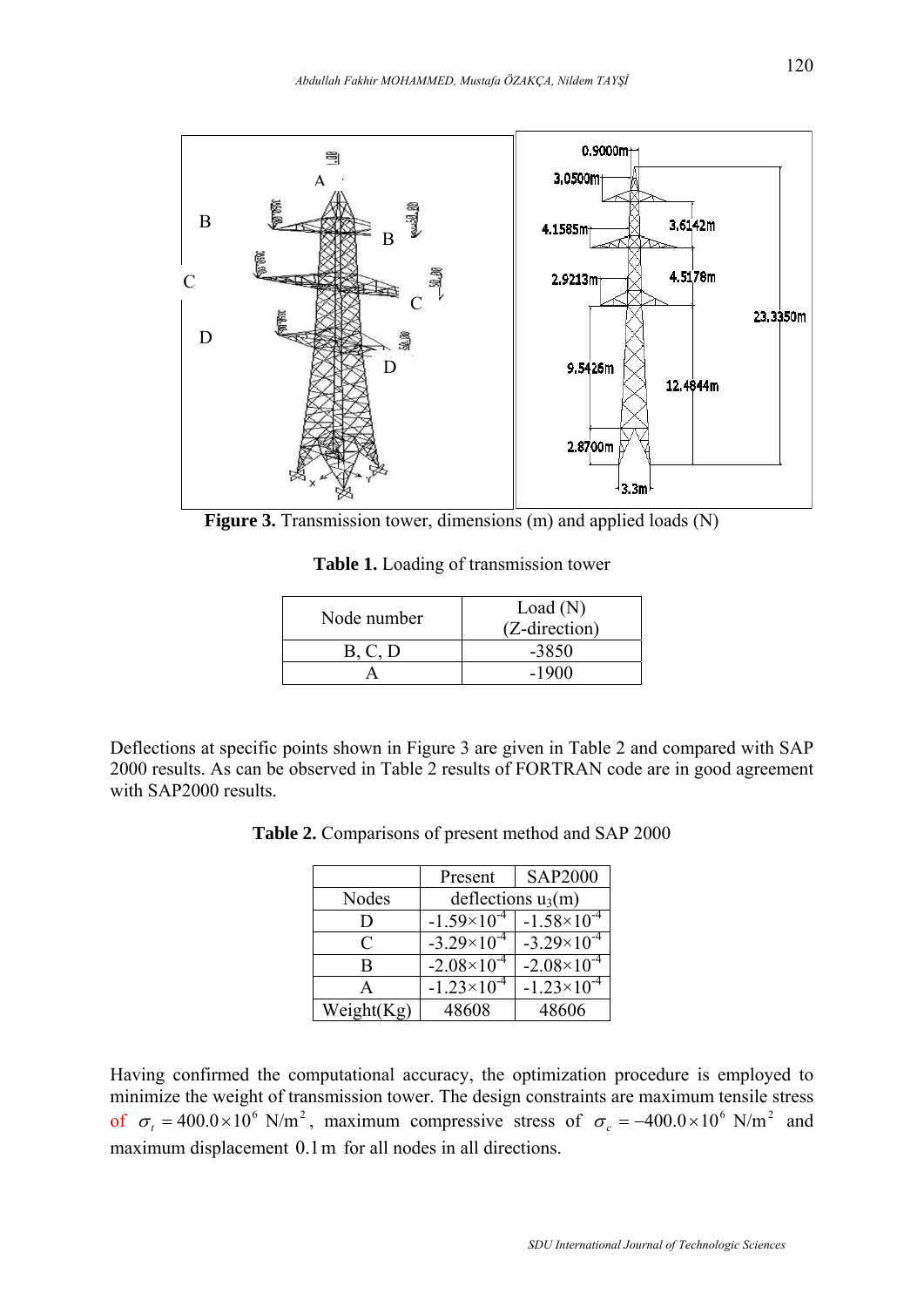Initial design cross sectional areas of the members were  $0.01 \text{ m}^2$ , thickness and width of rectangular cross section of members are considered for the GA pseudo-continuous design variables. Minimum and maximum values of dimensions are 0.05 and 0.15 m respectively. The member groupings for design variable assignment are shown in Figure 4 and classified by;

- Rectangular cross section (with 12 thickness and 12 width, totaly 24 design variables)
- Square cross section (width and thickness are equal so totaly 12 design variables)
- Rectangular cross section (width of sections are constant and 12 thickness design variables)
- Rectangular cross section (thickness of sections are constant and 12 width design variables)

The GA parameters are specified to be; population size=100, number of generation 100, design variable binary string length  $m = 8$ .



**Figure 4.** Transmission tower grouping of design variables

**Discussion of Results:** The resulting tower design of the GA for pseudo-continuous design variables are presented in Table 3. The optimum structure weight is obtained for various sections in square meters with the algorithm. For initial design cross sectional areas of the members were  $0.01 \text{ m}^2$  and initial total weight is 48606 Kg. Percent improvements are shown in Table 3 and, size optimization results with 64.68 % reduction of total weight of the initial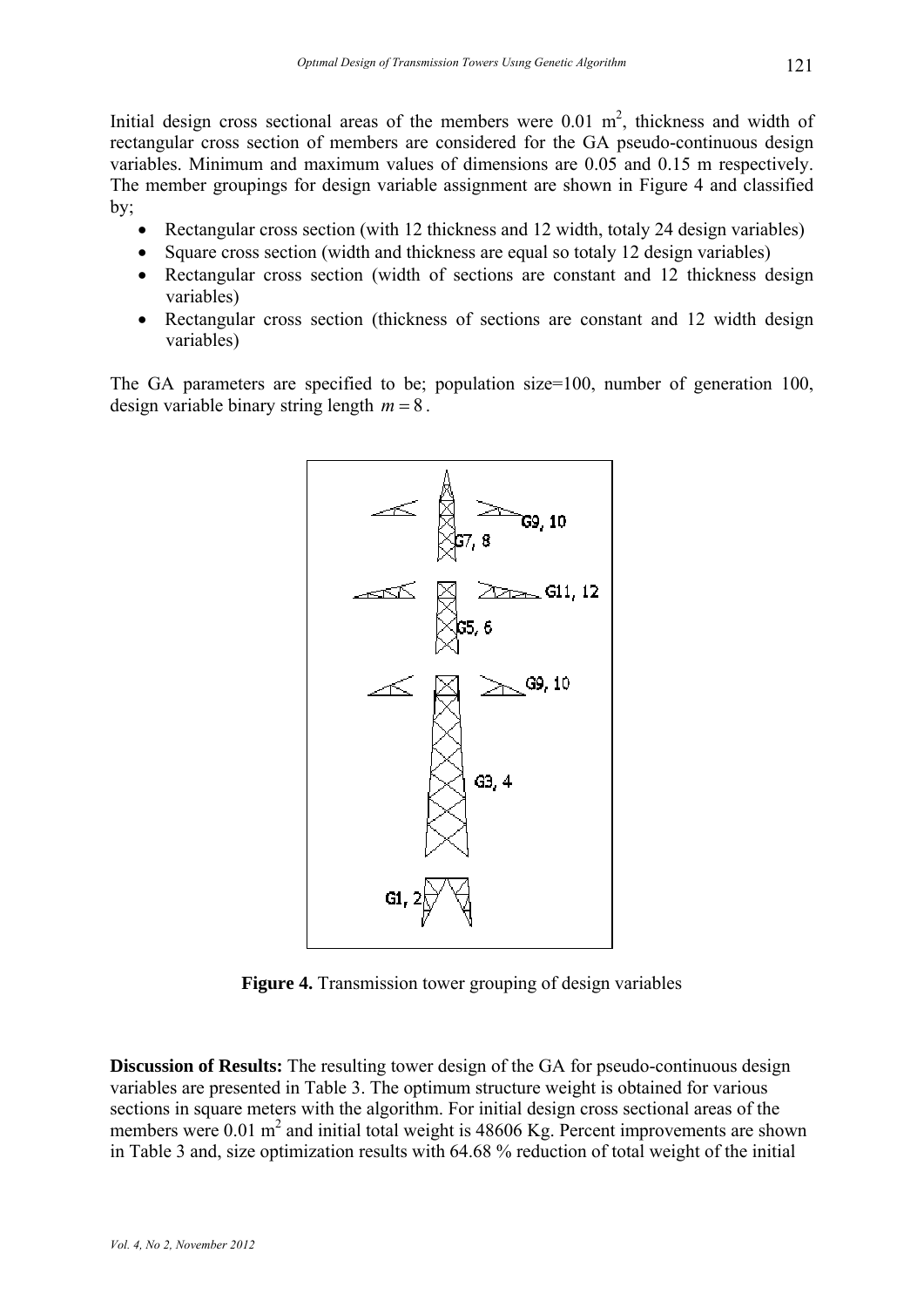value. Figure 6 shows the objective function improvements with respect to iteration numbers of a typical optimization problem for rectangular section.

|                         | Present GA $(m^2)$                |                              |                                   |                                       |
|-------------------------|-----------------------------------|------------------------------|-----------------------------------|---------------------------------------|
| <b>DV</b>               | Rectangular<br>section<br>$DV=24$ | Square<br>section<br>$DV=12$ | Width fixed<br>section<br>$DV=12$ | Thickness fixed<br>section<br>$DV=12$ |
| $DV_1$                  | 0.00054                           | 0.00453                      | 0.0081                            | 0.00751                               |
| $DV_2$                  | 0.00873                           | 0.0141                       | 0.0119                            | 0.00916                               |
| $DV_3$                  | 0.0119                            | 0.00924                      | 0.00022                           | 0.00721                               |
| $DV_4$                  | 0.00131                           | 0.00043                      | 0.00697                           | 0.0102                                |
| $DV_{\varsigma}$        | 0.00765                           | 0.00022                      | 0.0066                            | 0.00539                               |
| $DV_6$                  | 0.00683                           | 0.011                        | 0.00557                           | 0.0116                                |
| $DV_7$                  | 0.00053                           | 0.00697                      | 0.00295                           | 0.00344                               |
| $DV_{8}$                | 0.00181                           | 0.00873                      | 0.0115                            | 0.00152                               |
| $DV_{9}$                | 0.00132                           | 0.0108                       | 0.00533                           | 0.00022                               |
| $DV_{10}$               | 0.00100                           | 0.00645                      | 0.00447                           | 0.00405                               |
| $DV_{11}$               | 0.000669                          | 0.00127                      | 0.00405                           | 0.00447                               |
| $DV_{12}$               | 0.00123                           | 0.0135                       | 0.0103                            | 0.0115                                |
| Optimum weight<br>(Kg)  | 17163.85                          | 39729.30                     | 33795.14                          | 44085.71                              |
| Percent<br>improvements | 64.68                             | 18.26                        | 30.47                             | 9.30                                  |

**Table 3** Comparison of optimum transmission towers with various design variables



**Figure 5.** Weight improvements of an optimization problem.